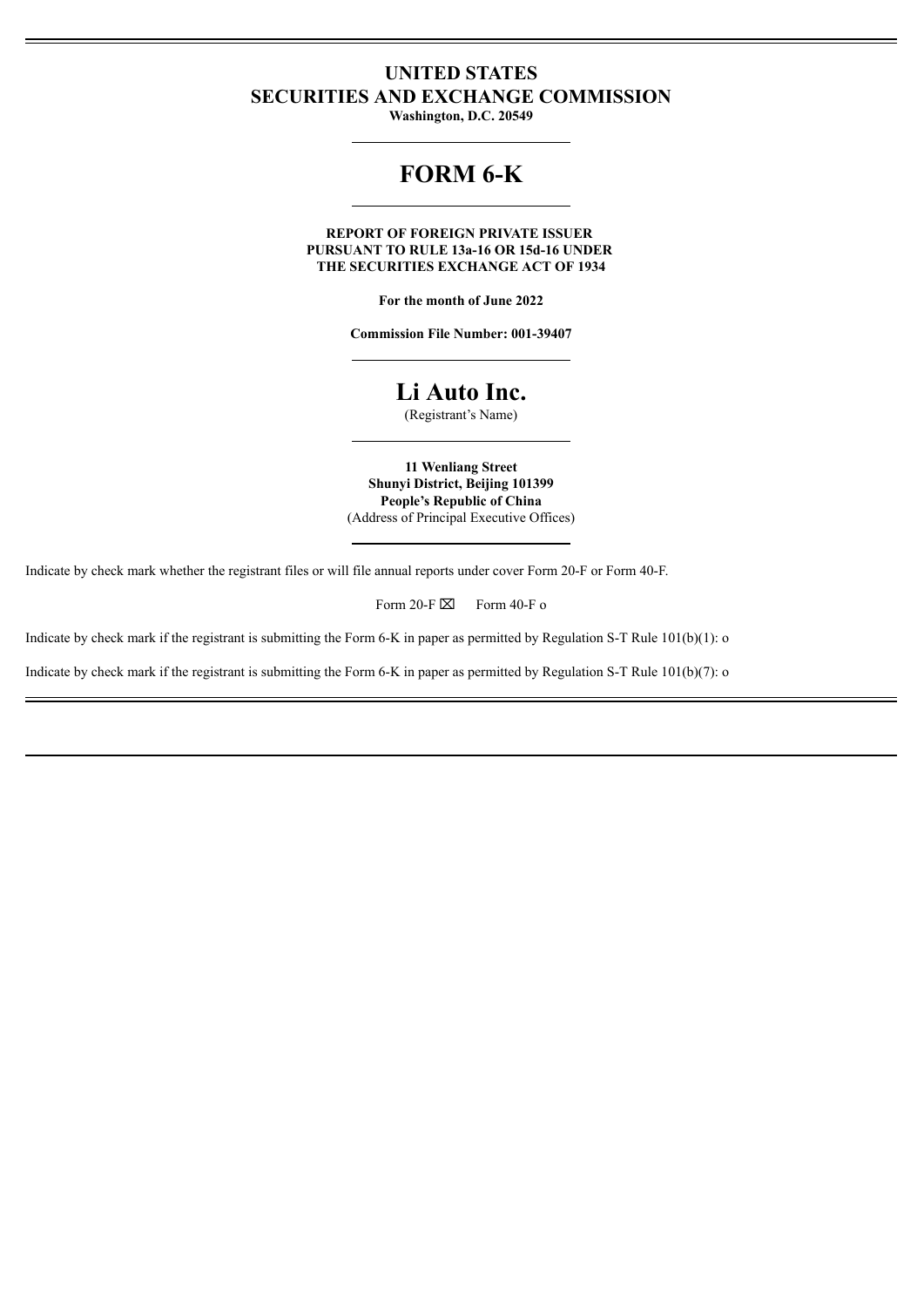## **EXHIBIT INDEX**

| Exhibit No. | <b>Description</b>                                                                          |
|-------------|---------------------------------------------------------------------------------------------|
| 99.1        | <u>Press Release—Li Auto Inc. to Unveil Li L9, Its Flagship Smart SUV, on June 21, 2022</u> |
| 99.2        | Press Release—Li Auto Inc. Unveils Li L9, Its Flagship Smart SUV                            |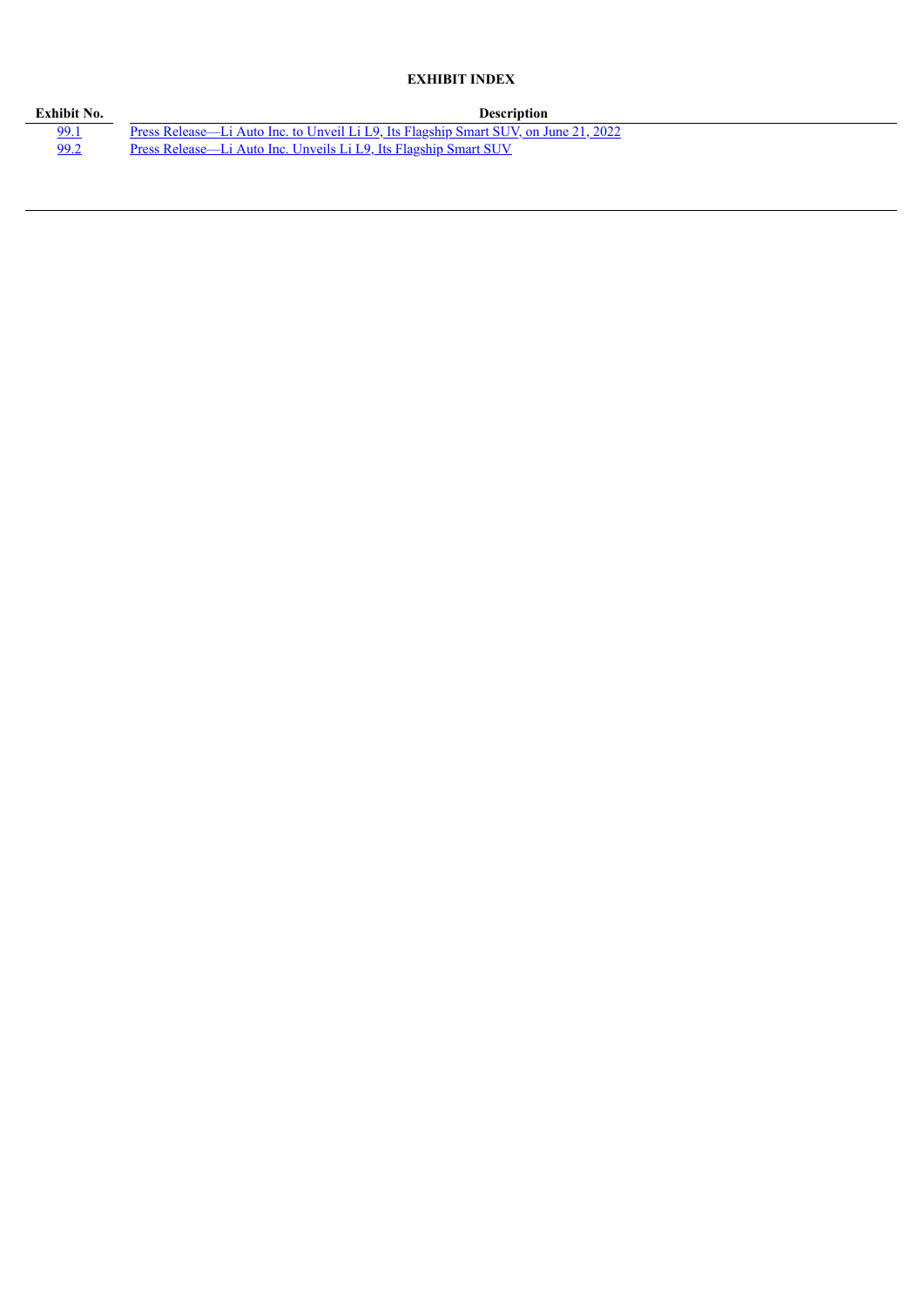### **SIGNATURES**

Pursuant to the requirements of the Securities Exchange Act of 1934, the registrant has duly caused this report to be signed on its behalf by the undersigned, thereunto duly authorized.

## **Li Auto Inc.**

By /s/ Tie Li

Name : Tie Li

Title : Director and Chief Financial Officer

Date: June 21, 2022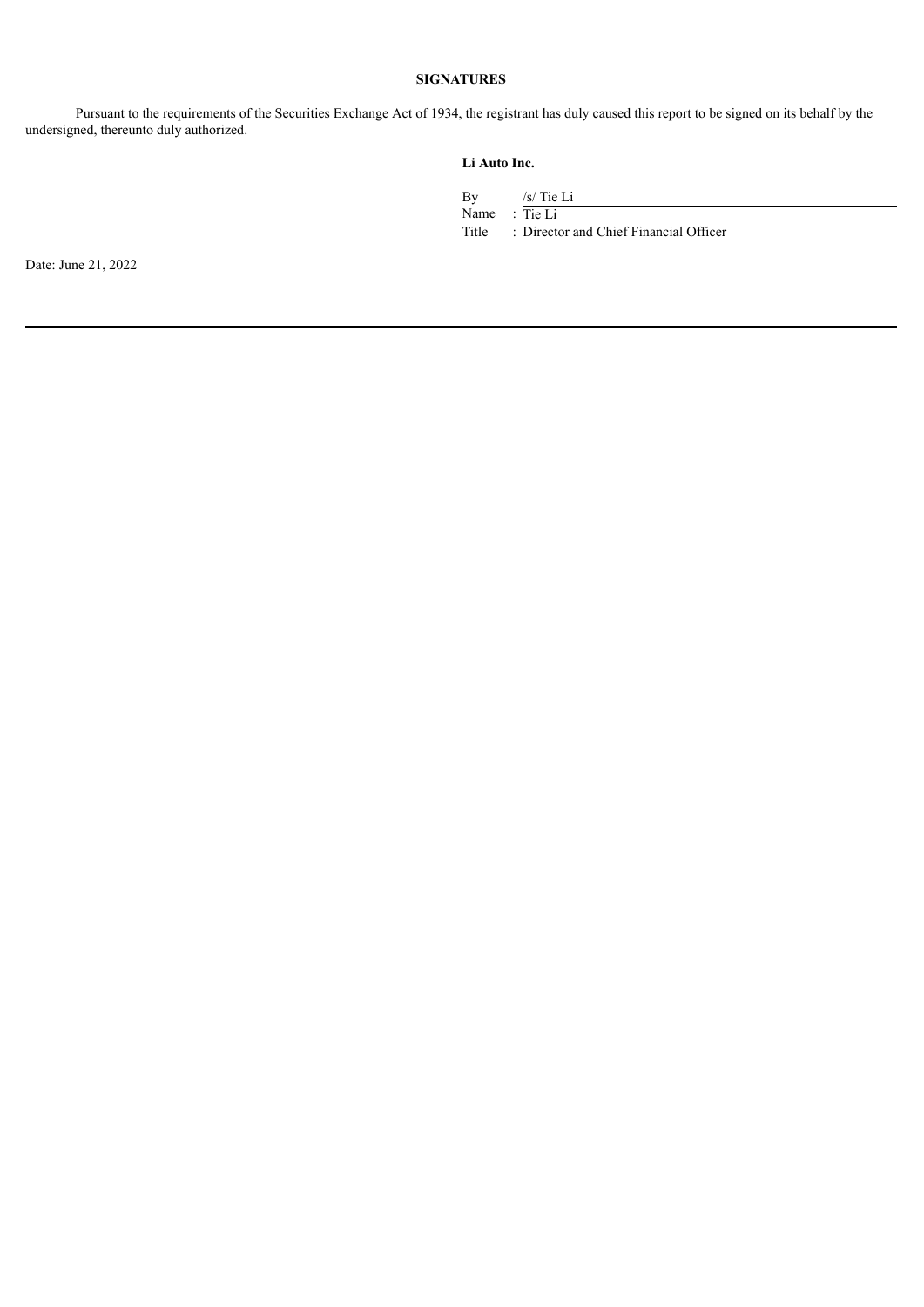#### **Li Auto Inc. to Unveil Li L9, Its Flagship Smart SUV, on June 21, 2022**

<span id="page-3-0"></span>BEIJING, China, June 20, 2022 — Li Auto Inc. ("Li Auto" or the "Company") (Nasdaq: LI; HKEX: 2015), a leader in China's new energy vehicle market, today announced that it will host a launch event to unveil Li L9, the Company's flagship smart SUV, on Tuesday, June 21, 2022.

The event will start at 8:00 A.M. U.S. Eastern Time or 8:00 P.M. Beijing/Hong Kong Time on June 21, 2022, with livestreaming in Chinese accessible on the Company's website: https://www.lixiang.com/. Replay with English subtitles will be available after the launch at https://www.lixiang.com/en#main.

#### **About Li Auto Inc.**

Li Auto Inc. is a leader in China's new energy vehicle market. The Company designs, develops, manufactures, and sells premium smart electric vehicles. Its mission is: Create a Mobile Home, Create Happiness (创造移动的家,创造幸福的家). Through innovations in product, technology, and business model, the Company provides families with safe, convenient, and comfortable products and services. Li Auto is a pioneer to successfully commercialize extended-range electric vehicles in China. The Company started volume production in November 2019. Its model lineup includes Li ONE, a six-seat, large premium smart electric SUV, and Li L9, a six-seat, full-size, flagship smart SUV. The Company leverages technology to create value for its users. It concentrates its in-house development efforts on its proprietary range extension system, next-generation electric vehicle technology, and smart vehicle solutions while expanding its product line by developing new BEVs and EREVs to target a broader user base.

For more information, please visit: *https://www.lixiang.com/*

For investor and media inquiries, please contact:

Li Auto Inc. Investor Relations Email: ir@lixiang.com

The Piacente Group, Inc. Yang Song Tel: +86-10-6508-0677 Email: Li@tpg-ir.com

Brandi Piacente Tel: +1-212-481-2050 Email: Li@tpg-ir.com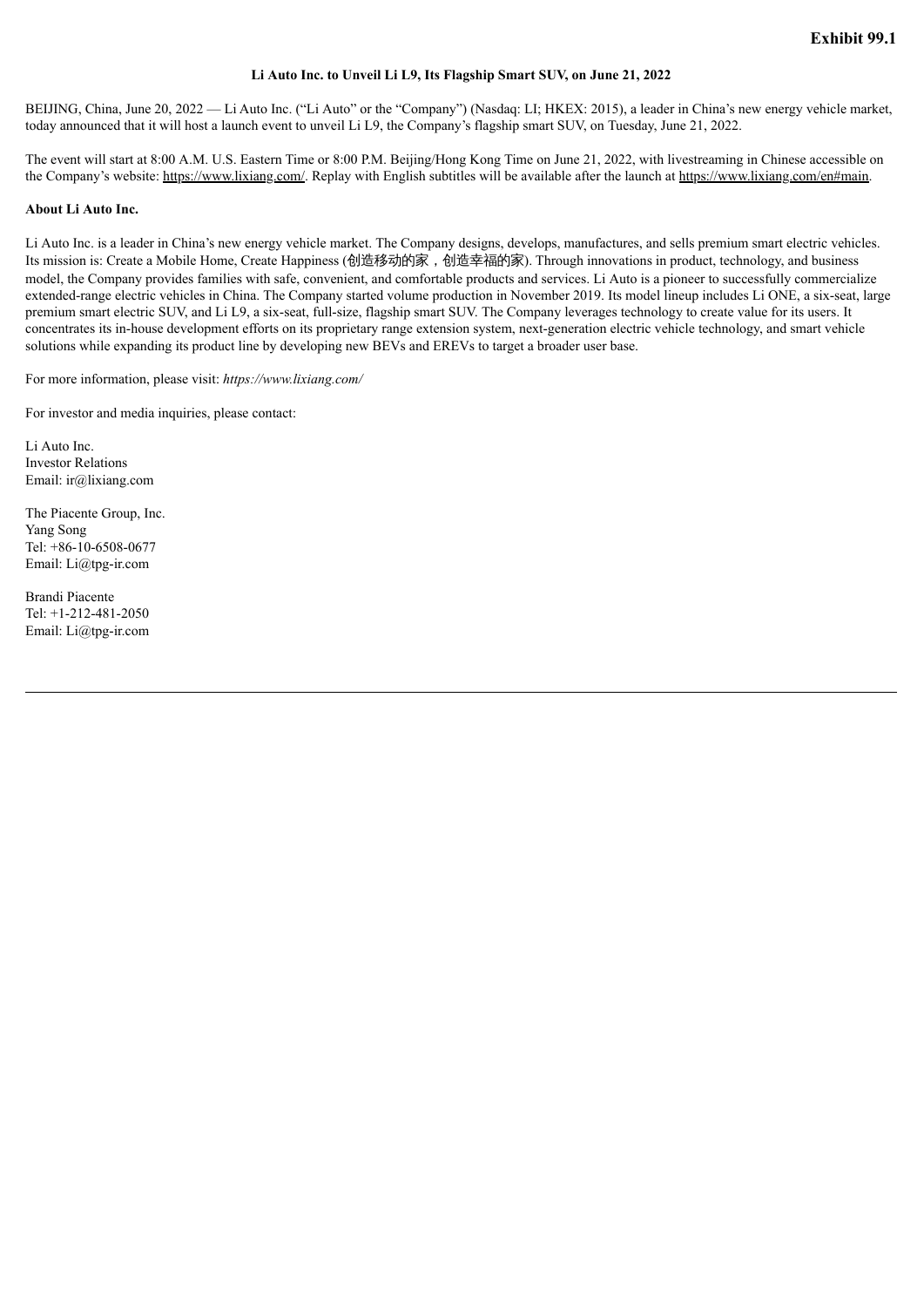#### **Li Auto Inc. Unveils Li L9, Its Flagship Smart SUV**

<span id="page-4-0"></span>BEIJING, China, June 21, 2022 — Li Auto Inc. ("Li Auto" or the "Company") (Nasdaq: LI; HKEX: 2015), a leader in China's new energy vehicle market, today unveiled Li L9, the Company's flagship smart SUV for families. Li L9 is a six-seat, full-size flagship SUV, offering superior space and comfort for family users. Its self-developed flagship range extension and chassis systems provide excellent drivability with a CLTC range of 1,315 kilometers and a WLTC range of 1,100 kilometers. Li L9 also features the Company's self-developed autonomous driving system, Li AD Max, and top-notch vehicle safety measures to protect every family passenger. Li L9's innovative five-screen, three-dimensional interactive intelligent cockpit brings a new level of driving and entertainment experience. Li L9 comes standard with over 100 flagship features at a retail price of RMB459,800.

Li L9 is open for reservation starting today and will arrive at all Li Auto retail stores nation-wide by July 1, with test drives available from July 16. Delivery will commence by the end of August 2022.

Meanwhile, the Company announced that it will open-source its fully self-developed AEB system to promote autonomous driving safety technology in the industry and make travel safer for more users.

#### **Flagship Range Extension System and Chassis System**

Li L9 is equipped with a dual-motor, intelligent, all-wheel drive system with maximum power of 330 kilowatts and maximum torque of 620 Newton meters, enabling acceleration from 0 to 100 kilometers per hour in 5.3 seconds and ensuring performance and smoothness. Li L9 features a 44.5 kilowatthour new-generation NCM lithium battery, supporting a longer driving range under EV mode of a CLTC range of 215 kilometers and a WLTC range of 180 kilometers.

Li L9's range extension system is powered by a self-developed and self-manufactured 1.5-liter, four-cylinder, turbo-charged engine, boosting maximum thermal efficiency to 40.5% and reducing fuel consumption under the CLTC standard operating conditions to 5.9 liters per 100 kilometers. Coupled with a low drag coefficient and high motor efficiency, Li L9's CLTC range reaches 1,315 kilometers and its WLTC range reaches 1,100 kilometers. It can also supply up to 3.5 kilowatts of electricity for external use, providing additional utility for flexible use anytime, anywhere.

Li L9's chassis has a self-developed control system, a double-wishbone front suspension and a five-link rear suspension. These work in tandem with its smart air spring and continuous damping control (CDC) system, responding in milliseconds and empowering Li L9's chassis to adjust based on road conditions for outstanding handling and ride comfort.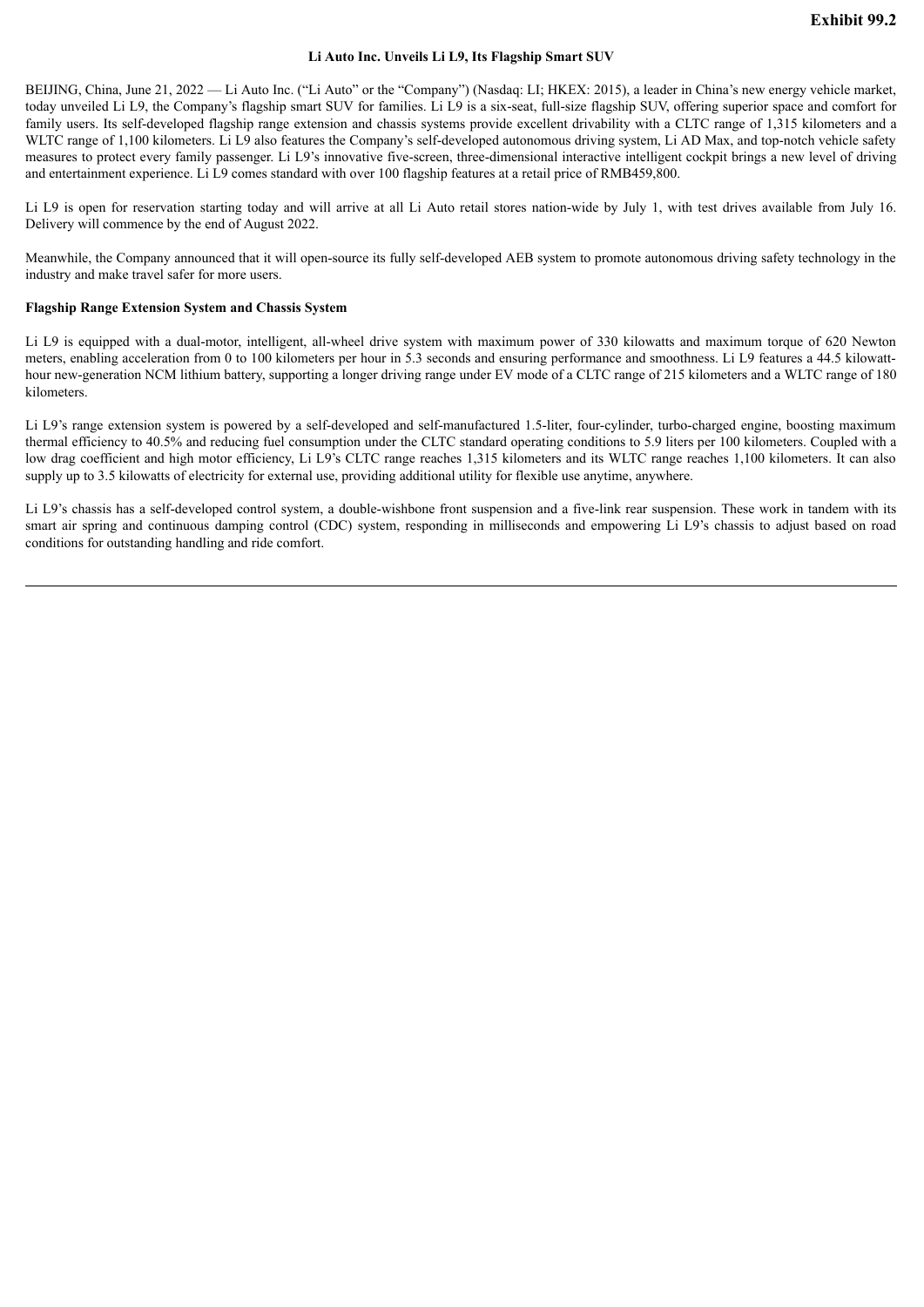Li L9 features a self-developed central vehicle domain controller, enabling high-speed processing of complex vehicle information and precise vehicle control with millisecond-grade response time.

#### **Flagship Safety System to Protect Each Family Passenger**

Safety always has been a top priority for Li Auto. Li L9 satisfies the highest safety requirements of the China-New Car Assessment Program ("C-NCAP" or "中国新车评价规程") and the China Insurance Automotive Safety Index ("C-IAS" or "中国保险汽车安全指数").

Every Li L9 comes standard with the Company's flagship, full-stack self-developed ADAS, Li AD Max, with enhanced functionality bolstered by upgraded perception capability and data processing power. The perception hardware includes one forward 128-line LiDAR, six 8-megapixel cameras, five 2-megapixel cameras, one forward millimeter wave radar, and twelve ultrasonic sensors, realizing 360-degree detection of both vehicle surroundings and distant objects. In addition, Li L9 provides a "sentry" mode that monitors both the inside and outside of the vehicle through interior 3D ToF transmitters and exterior cameras.

To handle the increased processing needs resulting from the large number of sensors, Li AD Max is powered by dual Orin-X chips with 508 TOPS of computing power and real-time, efficient processing of fusion signals. The dual processors provide fallback redundancies for each other, ensuring more stable operation of the autonomous driving system.

In addition, the system is optimized to recognize and react to common accident scenarios, with features designed to identify and evade risks in advance and help prevent accidents.

Li L9 is the first volume production vehicle with redundancy design applied to its powertrain, steering system, braking system, and power supply system for the computing platform to ensure reliability and safety, since safety is never redundant for families.

#### **Flagship Intelligent Cockpit**

Li L9's pioneering five-screen three-dimensional interactive mode elevates the driving and entertainment experience to a new level. Through a combined head-up display, or HUD, and interactive safe driving screen, key driving information is projected onto the front windshield through the HUD, enhancing driving safety by keeping the driver's sightline on the road. The interactive safe driving screen, which is located above the steering wheel, adopts mini-LED and multi-touch technology, enabling easier interactions. Li L9's other three screens, including the vehicle's central control screen, the passenger entertainment screen, and the rear cabin entertainment screen, are 15.7-inch 3K automotive-grade OLED screens, delivering first-class entertainment experiences to the entire family.

With six microphones and a set of 3D ToF transmitters in the vehicle coupled with the deep learning-based, multi-module three-dimensional interactive technology pioneered by the Company, Li L9 provides a smart experience that can be enjoyed by family members of all ages, from kindergarteners to seniors.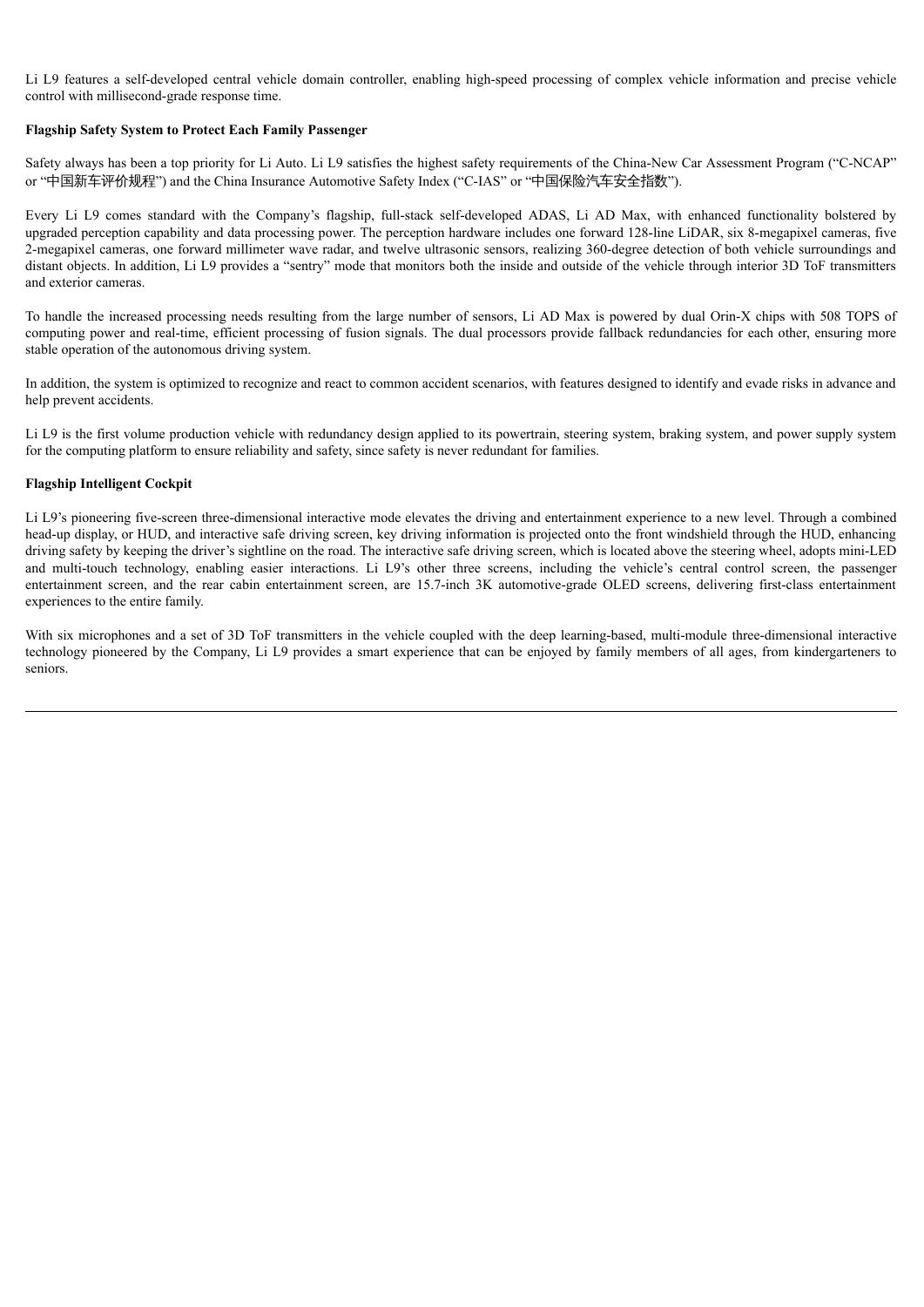Li L9 also uses Dolby Atmos technology combined with 4D vibration units embedded in the second-row seats, to create an unprecedented immersive experience equivalent to having an upscale 4D movie theater in the vehicle.

Li L9's smart cockpit is supported by a computing platform composed of two Qualcomm Snapdragon automotive-grade 8155 chips, which ensures the smoothness and responsiveness of its five-screen three-dimensional interactions.

#### **Flagship Space, Comfort and Design**

The goal of Li L9 is to create a flagship smart SUV for families. With flagship space and comfort, it aims to make every member of the family feel at home on their journey. In terms of dimensions, Li L9 has a length of 5,218 millimeters, width of 1,998 millimeters, height of 1,800 millimeters, and wheelbase of 3,105 millimeters. Through careful designs of the vehicle layout and space, Li L9's interiors space surpasses that of mainstream SUVs in its class.

Li L9's seats are designed to maximize passenger comfort and reduce travel fatigue. Seats in all three rows come standard with electric seat adjustment controls and seat heating functions, as well as 3D comfort foam cushioning and Nappa leather upholstery. Features for the first- and second-row seats include seat ventilation and spa-level massage across ten acupressure points.

From its stance to its proportions, Li L9 showcases an elegant silhouette with no complicated or redundant lines in its design language. Li L9 adopts a signature integrated halo LED headlight, which is more than 2 meters from end to end in a continuous flow and seamlessly combines functionality with art. Its uniformity, coherence, softness and color temperature are all industry leading.

With flagship space and comfort, a flagship range extension system and chassis system, flagship safety features, and a flagship interactive experience, Li L9 aims to Create a Mobile Home, Create Happiness (创造移动的家, 创造幸福的家).

### **About Li Auto Inc.**

Li Auto Inc. is a leader in China's new energy vehicle market. The Company designs, develops, manufactures, and sells premium smart electric vehicles. Its mission is: Create a Mobile Home, Create Happiness (创造移动的家, 创造幸福的家). Through innovations in product, technology, and business model, the Company provides families with safe, convenient, and comfortable products and services. Li Auto is a pioneer to successfully commercialize extendedrange electric vehicles in China. The Company started volume production in November 2019. Its model lineup includes Li ONE, a six-seat, large premium smart electric SUV, and Li L9, a six-seat, full-size, flagship smart SUV. The Company leverages technology to create value for its users. It concentrates its in-house development efforts on its proprietary range extension system, next-generation electric vehicle technology, and smart vehicle solutions while expanding its product line by developing new BEVs and EREVs to target a broader user base.